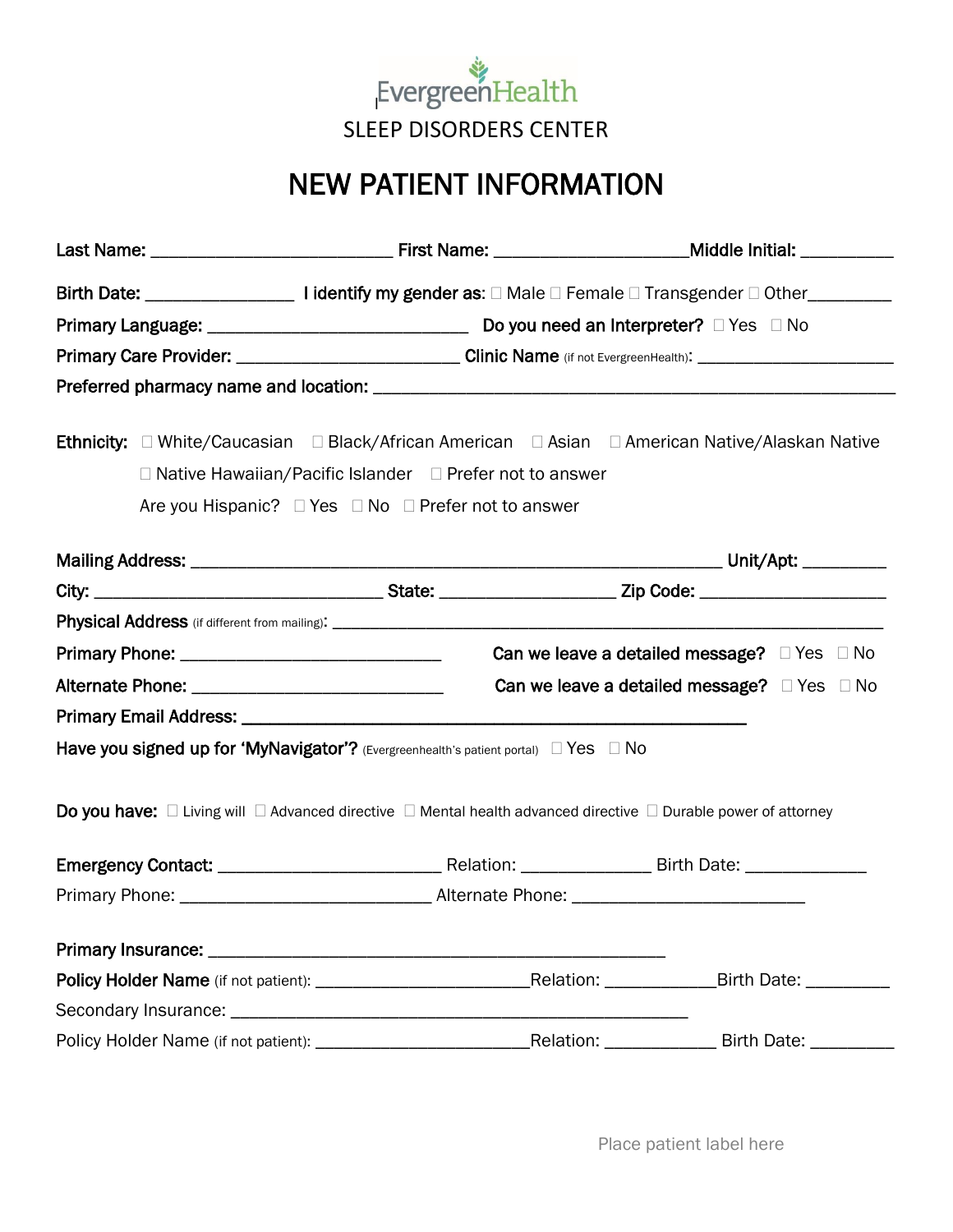

## HEALTH HISTORY QUESTIONNAIRE

Please answer the following questions to the best of your ability and bring the *completed* paperwork to your appointment. Thank you!

|                                         | Person filling out questionnaire: □ Patient □ Other_____________________________               |  |  |  |  |
|-----------------------------------------|------------------------------------------------------------------------------------------------|--|--|--|--|
|                                         | Why are you being seen in the Sleep Disorders Center today? _____________________              |  |  |  |  |
|                                         |                                                                                                |  |  |  |  |
|                                         | Who referred you to EvergreenHealth's Sleep Disorders Center? ___________________              |  |  |  |  |
| <b>Sleep habits:</b>                    |                                                                                                |  |  |  |  |
| On week days:                           |                                                                                                |  |  |  |  |
|                                         | What time do you go to bed? ________________ How long does it take to fall asleep? ___________ |  |  |  |  |
|                                         | What time do you wake up? ______________________ Do you use an alarm? $\Box$ Yes $\Box$ No     |  |  |  |  |
| How many hours do you sleep on average? |                                                                                                |  |  |  |  |
| On weekends:                            |                                                                                                |  |  |  |  |
|                                         | What time do you go to bed? _______________ How long does it take to fall asleep? __________   |  |  |  |  |
|                                         |                                                                                                |  |  |  |  |
| How many hours do you sleep on average? |                                                                                                |  |  |  |  |

## **How likely are you to doze off or fall asleep in the following situations?** (Check most appropriate box)

| <b>Situation</b>                                       | 0=Never | 1=Slight | 2=Moderate | $3 = High$ |
|--------------------------------------------------------|---------|----------|------------|------------|
| Sitting and reading                                    |         |          |            |            |
| <b>Watching TV</b>                                     |         |          |            |            |
| Sitting in a public place (theater, meeting)           |         |          |            |            |
| As a passenger in a car for an hour with no break      |         |          |            |            |
| Lying down to rest in the afternoon when circumstances |         |          |            |            |
| permit                                                 |         |          |            |            |
| Sitting and talking to someone                         |         |          |            |            |
| Sitting quietly after lunch without alcohol            |         |          |            |            |
| In a car while stopped for a few minutes in traffic    |         |          |            |            |

## **Have you ever had** (check all that apply)**:**

|              |  |  |  |                                                                                                          | $\Box$ Stroke $\Box$ Diabetes $\Box$ COPD/Asthma $\Box$ Neuropathy $\Box$ Collapsed lung $\Box$ Chronic pain |
|--------------|--|--|--|----------------------------------------------------------------------------------------------------------|--------------------------------------------------------------------------------------------------------------|
|              |  |  |  | $\Box$ Hypertension $\Box$ Heart Attack $\Box$ Heart Failure $\Box$ Atrial Fibrillation $\Box$ Migraines |                                                                                                              |
| $\Box$ Other |  |  |  |                                                                                                          |                                                                                                              |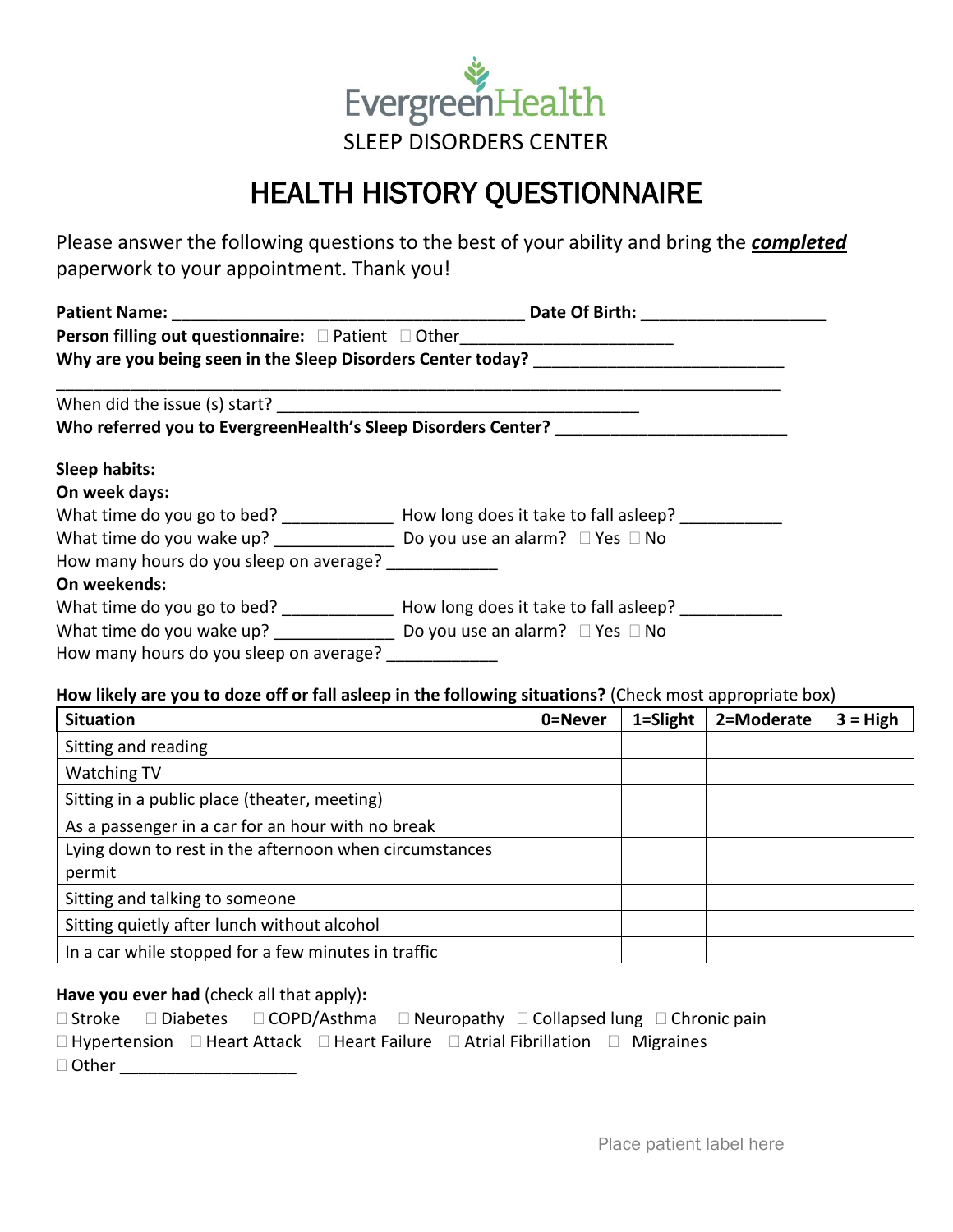| Please answer the following questions:                               | <b>Yes</b>     | <b>No</b>    |
|----------------------------------------------------------------------|----------------|--------------|
| Have you ever been diagnosed with sleep apnea?                       |                |              |
| If yes, when were you diagnosed?                                     |                |              |
| Where were you diagnosed?                                            |                |              |
| Do you currently use CPAP?                                           |                |              |
| Have you ever used CPAP?                                             |                |              |
| Have you experienced skin irritation from your CPAP mask?            | $\mathbb{R}$   | П            |
| Have you experienced dry eyes from your CPAP mask leaking?           |                |              |
| Have you used an oral appliance or mouth guard to treat sleep apnea? |                |              |
| Have you ever had surgery for snoring or sleep apnea?                |                | П            |
| Have you had a tonsillectomy?                                        |                |              |
| Have you had nasal surgery?                                          |                | П            |
| Do you snore?                                                        |                | П            |
| Do you experience daytime sleepiness?                                | $\mathbb{R}^n$ | П            |
| Do you experience daytime fatigue?                                   |                |              |
| Do you experience problems with memory or focus during the day?      |                | П            |
| Has anyone told you that you stop breathing during sleep?            |                |              |
| Have you awoken with gasping, coughing, shortness of breath?         |                |              |
| Do you awaken with heart palpitations?                               | П              | П            |
| Do you awaken to urinate at night? If so how many times?             |                |              |
| Do you awaken with a headache?                                       |                |              |
| Do you awaken with a dry mouth or sore throat?                       |                |              |
| Do you awaken with reflux/heartburn?                                 |                | $\mathbf{L}$ |
| Do you awaken with chest pain/angina?                                | $\mathbb{R}$   | $\mathbf{L}$ |
| Do you grind your teeth? If so, do you wear a night guard?           |                |              |
| Has your weight changed in the last 5 years? If so, by how much?     | П              | П            |
| Have you ever been diagnosed or treated for Restless Leg Syndrome?   |                |              |
| Have you ever been diagnosed with Narcolepsy?                        |                | $\mathbf{L}$ |
| Do you experience hallucinations when falling asleep or awakening?   |                |              |
| Do you have muscle paralysis or weakness during laughter or anger?   |                |              |
| Have you awoken with muscle paralysis?                               | $\mathbb{R}$   |              |
| Have you ever been diagnosed or treated for insomnia?                |                |              |
| Do you sleepwalk?                                                    |                |              |
| Do you act out dreams?                                               |                |              |
| Have you ever been diagnosed or treated for depression?              |                |              |
| Have you ever been diagnosed or treated for anxiety?                 | L              |              |
| Are you or could you be pregnant? If so how many weeks?              |                |              |
| Does joint or back pain interrupt your sleep?                        | $\mathbb{R}$   |              |
| Do you experience night sweats?                                      |                |              |
| Do you feel unusually cold at night?                                 | $\mathbb{R}$   | П            |
|                                                                      |                |              |